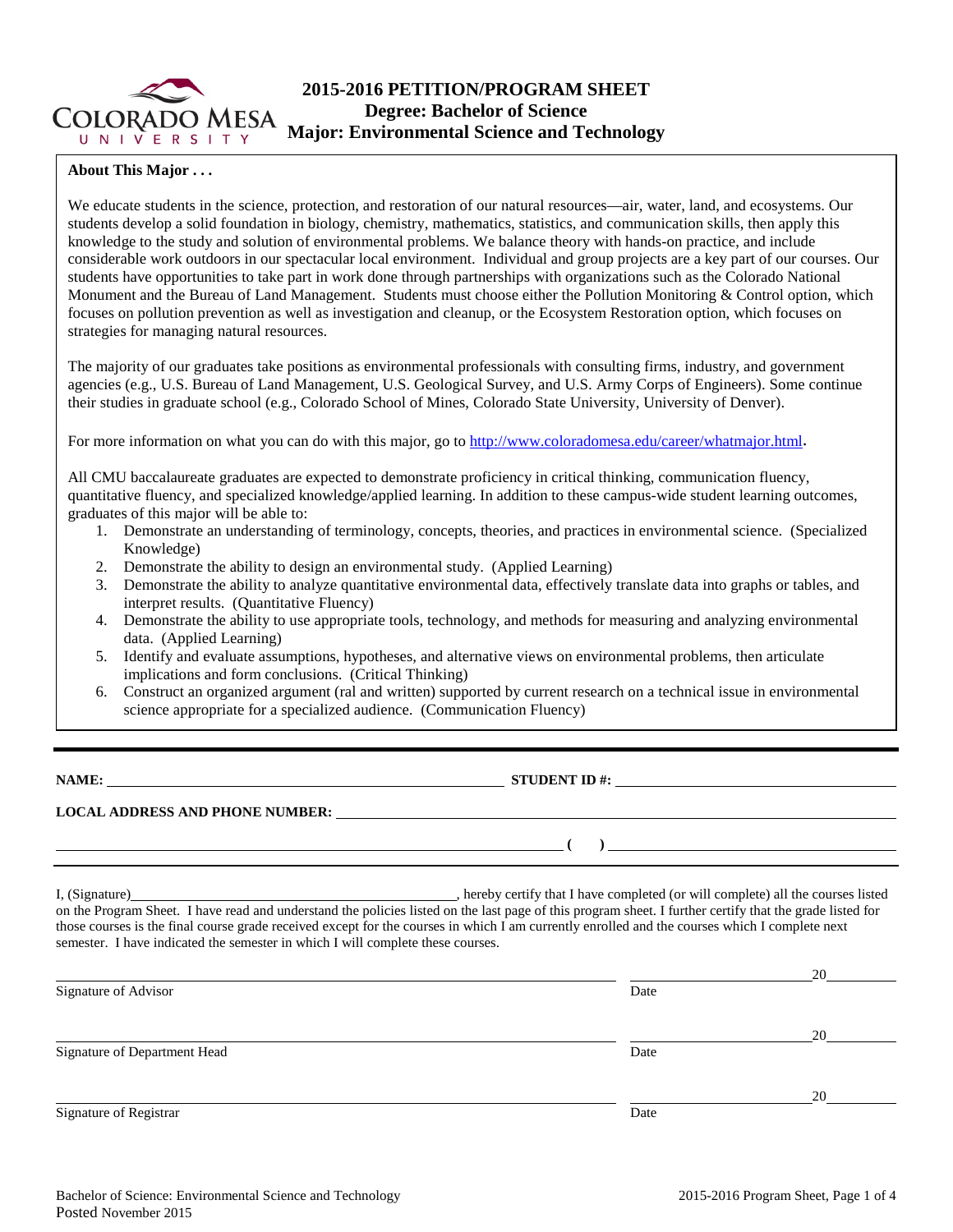### **DEGREE REQUIREMENTS:**

- 120 semester hours total (A minimum of 28 taken at CMU in no fewer than two semesters).
- 40 upper division credits (A minimum of 15 taken at the 300-400 course levels within the major at CMU).
- Pre-collegiate courses (usually numbered below 100) cannot be used for graduation.
- 2.00 cumulative GPA or higher in all CMU coursework.
- A "C" or higher is required in all courses listed as major requirements.
- A student must follow the CMU graduation requirements either from 1) the program sheet for the major in effect at the time the student officially declares a major; or 2) a program sheet for the major approved for a year subsequent to the year during which the student officially declares the major and is approved for the student by the department head. Because a program may have requirements specific to the degree, the student should check with the faculty advisor for additional criteria. It is the student's responsibility to be aware of, and follow, all requirements for the degree being pursued. Any exceptions or substitutions must be approved by the student's faculty advisor and Department Head.
- When filling out the program sheet a course can be used only once.
- See the "Undergraduate Graduation Requirements" in the catalog for additional graduation information.
- Essential Learning Capstone should be completed between 45 and 75 hours.
- See the "Undergraduate Graduation Requirements" in the catalog for additional graduation information.

**ESSENTIAL LEARNING REQUIREMENTS** (31 semester hours) See the current catalog for a list of courses that fulfill the requirements below. If a course is an Essential Learning option and a requirement for your major, you must use it to fulfill the major requirement and make a different selection for the Essential Learning requirement.

| Course No Title<br><b>English</b> (6 semester hours, must receive a grade of "C" or better and<br>must be completed by the time the student has 60 semester hours.)<br>ENGL 111 English Composition | 3    | Sem.hrs Grade Term/Trns |
|-----------------------------------------------------------------------------------------------------------------------------------------------------------------------------------------------------|------|-------------------------|
| ENGL 112 English Composition                                                                                                                                                                        | 3    |                         |
| <b>Math MATH 113 or higher</b> (3 semester hours, must receive a grade of<br>"C" or better, must be completed by the time the student has 60 semester<br>hours.)<br>MATH 113 College Algebra        | $4*$ |                         |
| *3 credits apply to the Essential Learning requirements and 1 credit                                                                                                                                |      |                         |
| applies to elective credit                                                                                                                                                                          |      |                         |
| <b>Humanities</b> (3 semester hours)                                                                                                                                                                |      |                         |
|                                                                                                                                                                                                     |      |                         |
| Social and Behavioral Sciences (6 semester hours)<br>the control of the control of the control of the control of                                                                                    |      |                         |
| <b>Natural Sciences</b> (7 semester hours, one course must include a lab)                                                                                                                           |      |                         |
|                                                                                                                                                                                                     |      |                         |
| <b>History</b> (3 semester hours)<br><b>HIST</b><br><u> 1989 - Alexandria Alexandria III.</u>                                                                                                       |      |                         |
| <b>Fine Arts</b> (3 semester hours)                                                                                                                                                                 |      |                         |
| Course No Title                                                                                                                                                                                     |      | Sem.hrs Grade Term/Trns |

### **WELLNESS REQUIREMENT** (2 semester hours)

| <b>KINE 100</b> | Health and Wellness |  |  |
|-----------------|---------------------|--|--|
| KINA.           |                     |  |  |
|                 |                     |  |  |

**ESSENTIAL LEARNING CAPSTONE** (4 semester hours)

| ESSL 290 | <b>Maverick Milestone</b>          |  |
|----------|------------------------------------|--|
|          | (see English $\&$ math pre-reqs) 3 |  |
| ESSL 200 | Essential Speech (co-requisite) 1  |  |

**FOUNDATION COURSES** (9-10 semester hours) A "C" or higher is required in all Foundation Courses.

Must choose either CHEM 121/121L **and** CHEM 123 **or** CHEM 131/131L **and** CHEM 132/132L. Students who plan to attend graduate school should take CHEM 131/131L and CHEM 132/132L.

| <b>CHEM 121</b> | Principles of Chemistry<br>CHEM 121L Principles of Chemistry Lab | 4 |  |
|-----------------|------------------------------------------------------------------|---|--|
| <b>CHEM 123</b> | Introduction to Environmental                                    |   |  |
|                 | Chemistry                                                        |   |  |
| $\Omega$        |                                                                  |   |  |
|                 | CHEM 131 General Chemistry                                       |   |  |
|                 | CHEM 131L General Chemistry Lab                                  |   |  |
|                 | CHEM 132 General Chemistry                                       |   |  |
|                 | CHEM 132L General Chemistry Lab                                  |   |  |

#### **ENVIRONMENTAL SCIENCE AND TECHNOLOGY –MAJOR**

**REQUIREMENTS** (57 semester hours) A "C" or higher is required in all courses listed as major requirements.

**Core Environmental Science Courses** (28-29 semester hours) All students complete the following courses:

ENVS 104 Environmental Science: Global Sustainability (3) **OR** ENVS 101 Introduction to Environmental Science (3) **AND** ENVS 105 Readings in Environmental Science (1):<br>ENVS

| ENVS _          |                                          |                        |  |
|-----------------|------------------------------------------|------------------------|--|
| ENVS            |                                          |                        |  |
|                 |                                          |                        |  |
| <b>ENVS 204</b> | Introduction to Ecosystem                |                        |  |
|                 | Management                               | 3                      |  |
| ENVS 204L       | Introduction to Ecosystem                |                        |  |
|                 | Management Lab                           | 1                      |  |
| ENVS 221        | Science & Technology of                  |                        |  |
|                 | <b>Pollution Control</b>                 | 3                      |  |
| ENVS 221L       | Science & Technology of                  |                        |  |
|                 | <b>Pollution Control Lab</b>             |                        |  |
| ENVS 331        | <b>Water Quality</b>                     | 3                      |  |
| ENVS 331L       | Water Quality Lab                        |                        |  |
| ENVS 340        | Applied Atmospheric Science              | 3                      |  |
| <b>ENVS 492</b> | Capstone in Environmental                |                        |  |
|                 | Science & Technology                     | $\mathfrak{D}_{\cdot}$ |  |
| STAT 200        | Probability & Statistics                 | 3                      |  |
|                 | Must choose either MATH 146 or MATH 151: |                        |  |
| MATH 146        | Calculus for the Biological              |                        |  |
|                 | Sciences                                 | 5                      |  |
| OR              |                                          |                        |  |
| MATH 151        | Calculus I                               | 5                      |  |
|                 |                                          |                        |  |

**Environmental Science Options** (14-15 semester hours) Students complete either the Pollution Monitoring & Control Option or the Ecosystem Restoration Option.

Bachelor of Science: Environmental Science and Technology 2015-2016 Program Sheet, Page 2 of 4 Posted November 2015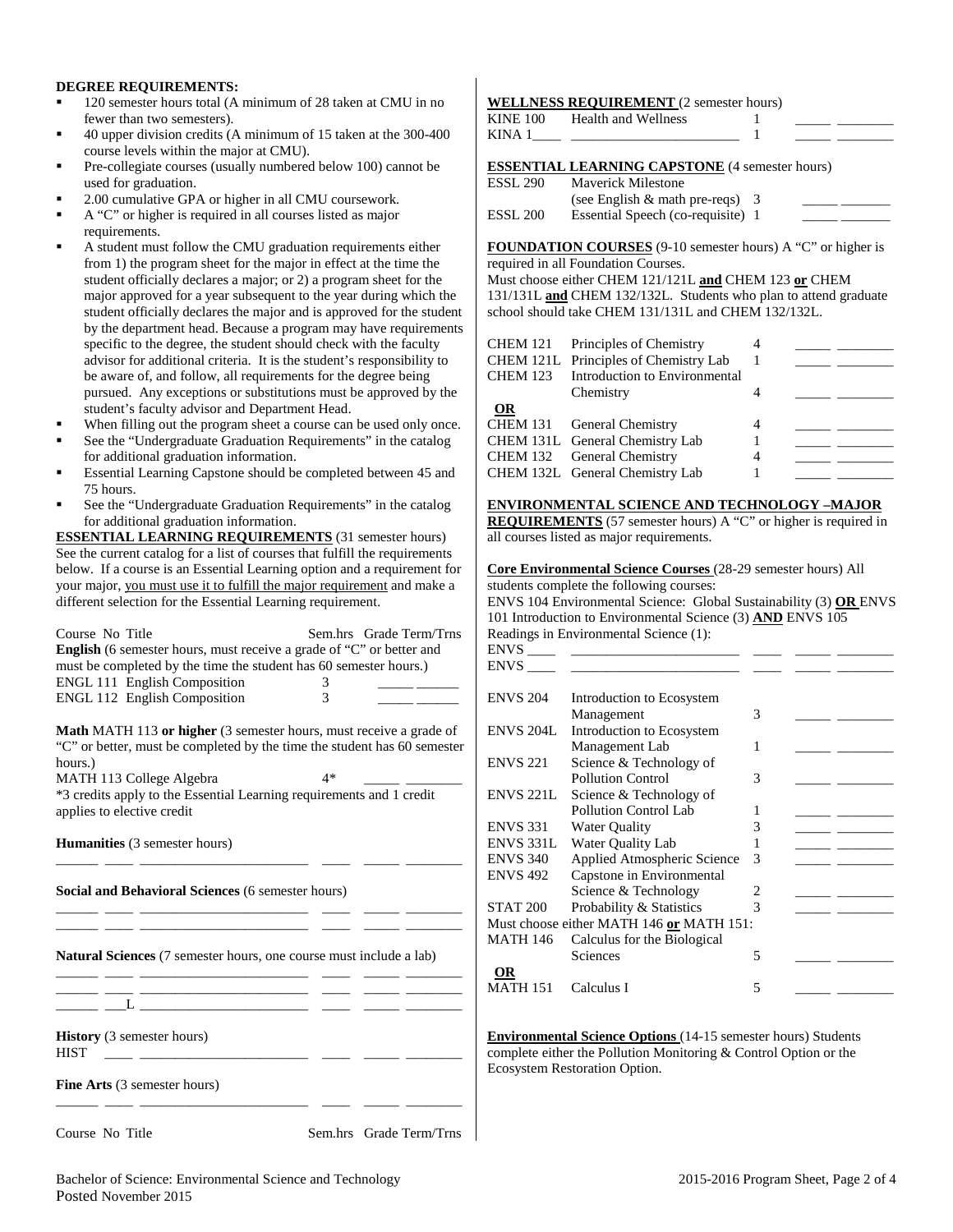| COURS IN THE     |                                                           | эсш.шэ | UTAUC TULIT THIS |
|------------------|-----------------------------------------------------------|--------|------------------|
|                  | Pollution Monitoring & Control Option (14 semester hours) |        |                  |
| <b>ENVS 212</b>  | Environmental Health & Safety 2                           |        |                  |
| ENVS 212L        | Environmental Health & Safety                             |        |                  |
|                  | Lab                                                       | 1      |                  |
| <b>ENVS 410</b>  | <b>Environmental Regulatory</b>                           |        |                  |
|                  | Compliance                                                | 3      |                  |
| <b>ENVS 420</b>  | Pollution Investigation &                                 |        |                  |
|                  | Monitoring                                                | 3      |                  |
| <b>ENVS 420L</b> | Pollution Investigation &                                 |        |                  |
|                  | <b>Monitoring Lab</b>                                     | 1      |                  |
| GEOL 111         | Physical Geology                                          | 3      |                  |
| GEOL 111L        | Physical Geology Lab                                      |        |                  |
|                  | <b>Ecosystem Restoration Option</b> (15 semester hours)   |        |                  |
| <b>ENVS 312</b>  | Soils & Sustainability                                    | 3      |                  |
| ENVS 312L        | Soils & Sustainability Lab                                | 1      |                  |
| <b>ENVS 455</b>  | <b>Restoration Ecology</b>                                | 3      |                  |
| ENVS 455L        | <b>Restoration Ecology Lab</b>                            | 1      |                  |
| <b>POLS 488</b>  | <b>Environmental Politics</b>                             | 3      |                  |
| <b>BIOL</b> 107  | Principles of Plant Biology                               | 3      |                  |
| <b>BIOL 107L</b> | Principles of Plant Biology Lab 1                         |        |                  |

Course No Title Sem.hrs Grade Term/Trns

#### **Restricted Electives** (13-15 semester hours)

Students select additional ENVS courses to bring total credit hours for this section to 57: ENVS 212/212L, ENVS 301, ENVS 312/312L, ENVS 315, ENVS 321, ENVS 332/332L, ENVS 337, ENVS 350/350L, ENVS 354, ENVS 360/360L, ENVS 370, ENVS 374, ENVS 394, ENVS 396, ENVS 413, ENVS 420/420L, ENVS 431, ENVS 433, ENVS 455/455L, ENVS 460/460L, ENVS 475, ENVS 496, ENVS 497

Course No Title Sem.hrs Grade Term/Trns

**ELECTIVES** (All college level courses appearing on your final transcript, **not listed above** that will bring your total semester hours to 120 hours. Includes upper division courses required to bring total upper division credit hours to 40. 16-17 semester hours.) \*MATH 113 College Algebra 1

**Restricted Electives** – 13-15 semester hours chosen from ENVS 212 Environmental Health & Safety ENVS 212L Environmental Health & Safety Lab ENVS 301 Environmental Project Management ENVS 312 Soil Science & Sustainability ENVS 312L Soil Science & Sustainability Lab ENVS 315 Mined Land Rehabilitation ENVS 321 Environmental Risk Analysis ENVS 332 Introduction to GIS ENVS 332L Introduction to GIS Lab ENVS 337 Stream Biomonitoring ENVS 350 Ecol/Mgmt. Shrublands/Grasslands ENVS 350L Ecol/Mgmt. Shrublands/Grasslands Lab ENVS 354 Forest Ecology and Management ENVS 360 Fire Ecology ENVS 360L Fire Ecology Lab ENVS 370 Renewable Energy

ENVS 374 Sustainable Building ENVS 394 Natural Resources of the West ENVS 396 Topics ENVS 413 Env. Fate & Transport of Contaminants ENVS 420 Pollution Investigation & Monitoring ENVS 420L Pollution Investigation & Monitoring Lab ENVS 431 Water & Wastewater Treatment ENVS 433 Restoration of Aquatic Systems ENVS 455 Restoration Ecology ENVS 455L Restoration Ecology Lab ENVS 460 Fire Management ENVS 460L Fire Management Lab ENVS 475 Experimental Design & Statistical Analysis in Environmental Science ENVS 496 Topics

ENVS 497 Structured Research